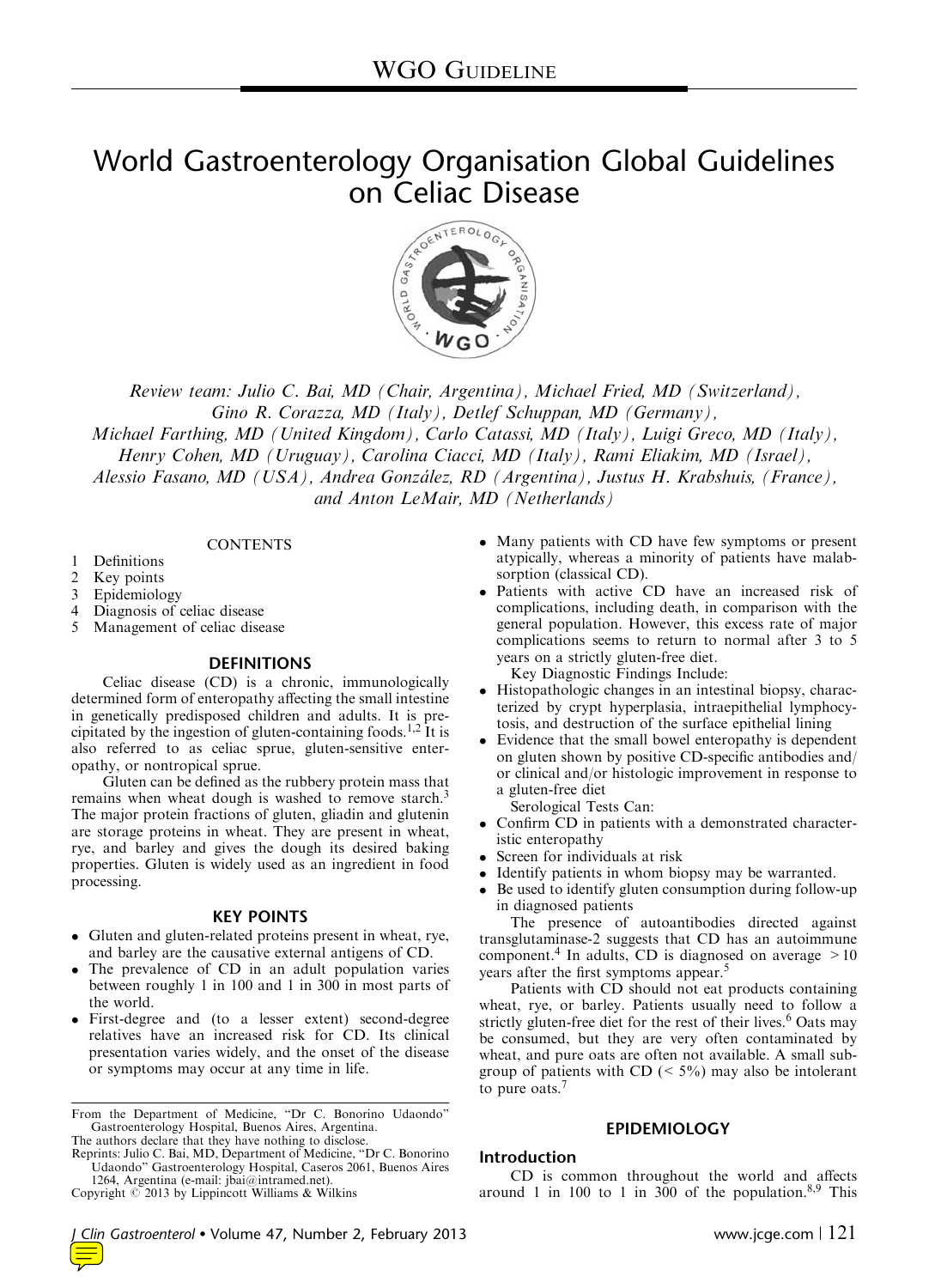prevalence is significantly higher than that recognized 20 years ago.<sup>[10,11](#page-4-0)</sup> The epidemiology of CD has iceberg characteristics that there are far more undiagnosed cases (below the waterline) than diagnosed cases (above the waterline).

A key study by Fasano et al<sup>[12](#page-4-0)</sup> in 2003 found that the prevalence of CD was as follows:

- At risk, first-degree relatives: 1 in 10
- $\bullet$ At risk, second-degree relatives: 1 in 39
- $\bullet$ At risk, symptomatic patients: 1 in 56
- $\bullet$ Groups not at risk: 1 in 100

#### Ethnicity

Early epidemiology studies regarded CD as a disease of individuals with white ancestry, mainly located in Europe and North America.<sup>[13,14](#page-4-0)</sup> However, although there is a lack of worldwide epidemiological information, further studies in other areas of the world have shown a similar prevalence.<sup>[15,16](#page-4-0)</sup> Some of these studies detected CD among people with Amerindian or African American ancestry.<sup>[17–19](#page-4-0)</sup> Recent reports have shown that CD is a common disorder in North Africa, the Middle East, India, and Pakistan.[20–22](#page-4-0) Very recent reports from China have shown that both, the CD-predisposing HLA-DQ alleles and the disorder itself are not rare in the provinces of Jiangsu and Zhejiang, at least.<sup>23</sup> In summary, worldwide distribution of gluten-containing foods, predisposing genotypes, and factors involved in the pathogenesis of CD, are likely to be responsible to the widespread and almost universal emergence of the disorder.

#### At-risk Populations

CD should be considered in the following cases (estimated prevalence are given in brackets, if available) $6,24$ :

- $\bullet$  First-degree and second-degree relatives of celiac patients (10% and 5%, respectively)
- $\bullet$ Unexplained iron-deficiency anemia (3% to 15%)
- $\bullet$ Unexplained folic acid, iron, or vitamin  $B_{12}$  deficiency
- $\bullet$ Reduced serum albumin
- $\bullet$ Unexplained hypertransaminasemia (2% to 9%)
- $\bullet$  Osteoporosis and osteomalacia of premature onset (2% to  $4\%$ )
- Recurrent abdominal pain or bloating
- $\bullet$  Other autoimmune disorders: type 1 diabetes mellitus  $(2\% \text{ to } 15\%)$ , thyroid dysfunction  $(2\% \text{ to } 7\%)$ , Addison disease, and autoimmune hepatitis  $(3\%$  to  $6\%)$
- $\bullet$ Ataxia and idiopathic neuropathy
- $\bullet$ Down syndrome and Turner syndrome (6% each)
- $\bullet$ Irritable bowel syndrome (3%)

### DIAGNOSIS OF CD

#### Introduction

The considerable increase in the number of patients being diagnosed with CD correlates with the recognition of a remarkably wide variety of clinical manifestations of the disorder, the development of accurate screening tests, and also a true increase in the incidence.

#### Current Diagnosis

In current practice, the diagnosis of CD hinges on a diagnostic intestinal biopsy and the concomitant presence of a positive CD-specific serology.<sup>6,14,24-28</sup> A second (posttreatment) biopsy is not necessary for most patients if they respond satisfactorily to the specific treatment and should be reserved for patients in whom the first biopsy and

serological test are inconclusive (eg, seronegative enteropathy) or for patients on a strict gluten-free diet but fail to respond.[26,27](#page-5-0) A gluten challenge, in which the offending agent is reintroduced while the patient is on a restrictive diet, should be reserved for patients who are receiving treatment but have a doubtful diagnosis. $24-28$ 

#### Diagnostic Tests

#### Intestinal Biopsy

An intestinal biopsy together with positive serology represents the gold standard in diagnosing CD. In 1992,  $Marsh<sup>14</sup>$  $Marsh<sup>14</sup>$  $Marsh<sup>14</sup>$  reviewed the intensity of mucosal damage observed in treated CD patients who were confronted with increased amounts of gluten [\(Fig. 1\)](#page-2-0).

#### Histologic Characteristics of Celiac Enteropathy

Histologic damage is considered characteristic, but not pathognomonic, of CD, as similar lesions are seen in several other disorders.<sup>[29](#page-5-0)</sup> CD affects the mucosa of the proximal small intestine, with damage gradually decreasing in severity toward the distal small intestine, although in severe cases the lesions can extend to more distal areas.<sup>[14,26](#page-4-0)</sup>

The severity and extent of the histologic damage seem to correlate with the intensity of the clinical symptoms.<sup>[26,28](#page-5-0)</sup> The proximal damage may be very mild in atypical or silent cases, with little or no abnormality histologically detectable in the intestine. Abnormalities in the gastric and rectal mucosa may be observed in some cases.

The lesion in the duodenum/upper jejunum may be patchy, as a result of which it may be missed if there is insufficient mucosal sampling.[24](#page-4-0) Four to 6 biopsy samples must be taken: 3 or 4 from the second part of the duodenum distal to the papilla and at least 1 from the duodenal bulb.[30](#page-5-0) A negative histologic diagnosis may justify a second biopsy in selected patients who have positive autoanti-bodies such as endomysial antibodies (EMA).<sup>[26,31](#page-5-0)</sup>

Biopsy samples taken from the proximal duodenum above the papilla of Vater may have artifacts (eg, stretching of villi) produced by submucosal Brunner glands, which may be falsely interpreted as flat mucosa[.30](#page-5-0)

Under light microscopy, the most characteristic histologic findings in patients who are taking a gluten-con-taining diet are<sup>[14,29](#page-4-0)</sup>:

- Blunted or atrophic villi
- Crypt hyperplasia
- $\bullet$ Mononuclear cell infiltration in the lamina propria
- $\bullet$  Epithelial changes, including structural abnormalities in epithelial cells
- $\bullet$ Intraepithelial lymphocyte infiltration

A series of well-designed studies by Marsh made it possible to interpret the wide range of mucosal damage induced by gluten, with the celiac histologic modifications being categorized as ranging from normal mucosa to complete flat villi. The modified Marsh classification is widely used in clinical practice to characterize the histologic damage.[32,33](#page-5-0)

Key factors to be considered for making histologic diagnosis reliable include:

- Number of biopsies procured
- Quality of biopsy samples
- Handling of samples
- Patchiness of mucosal damage
- Different grades of lesion
- Subjective histologic interpretation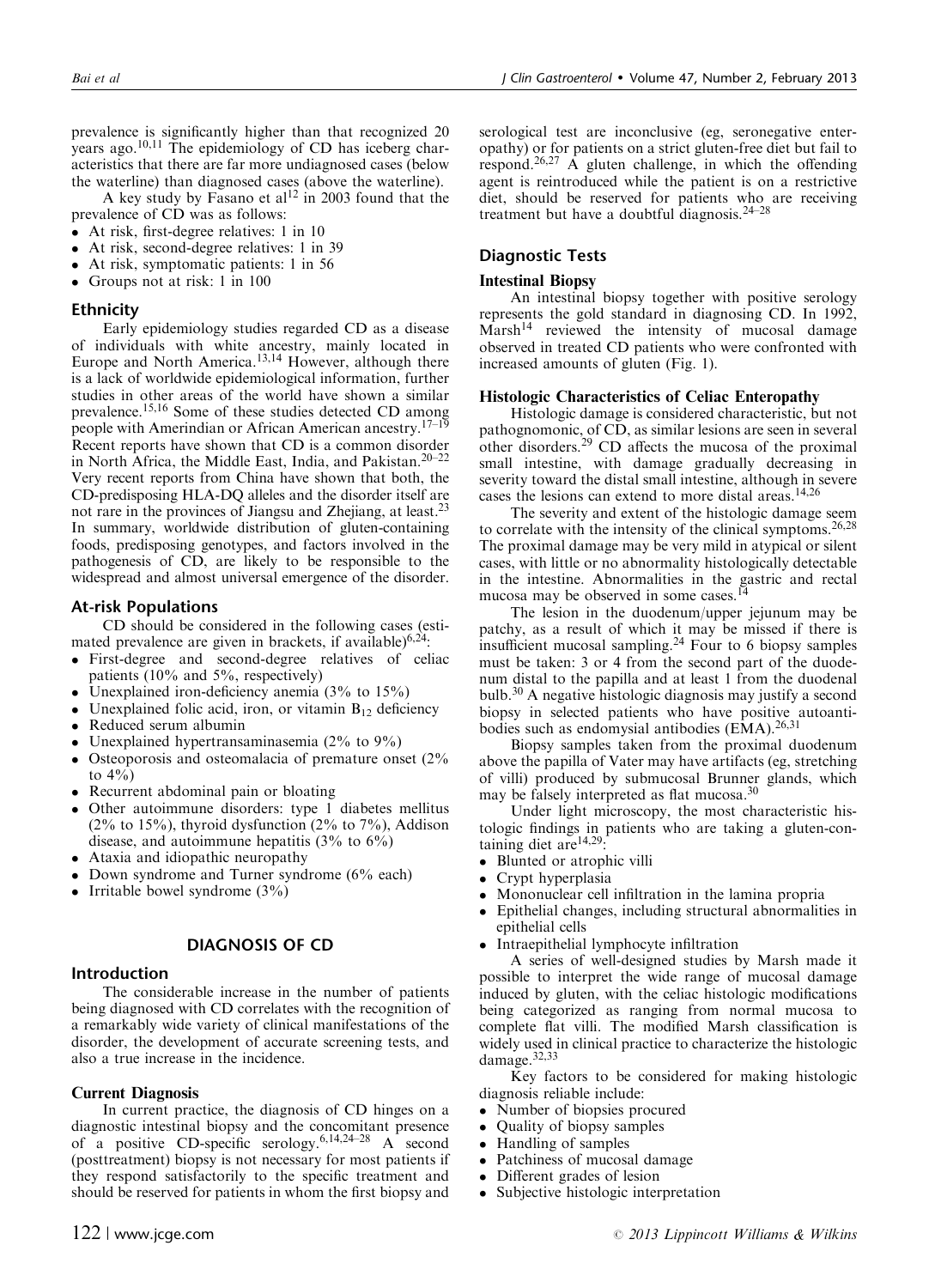<span id="page-2-0"></span>

\*\* Absence of alleles encoding DQ2, DQ8 make Coeliac Disease unlikely

FIGURE 1. Diagnosis of celiac disease.

## Serum Antibodies for Suspicion and Diagnosis of CD

CD-specific serological tests, which have been in use for  $>20$  years now, are important for 2 purposes: to select patients in whom biopsies are appropriate and to confirm the diagnosis in cases in which an enteropathy has been detected. $34-37$  A number of serological markers have been shown repeatedly in many studies to be highly sensitive and specific for untreated CD. On the basis of the target antigens, serological tests for CD can be divided into 2 groups:

- *Autoantibodies*: antiendomysial (EMA) and antitissue transglutaminase (tTG) antibody tests $4,34$
- Antibodies targeting the offending agent (gliadin): conventional antigliadin antibodies (nowadays considered obsolete for diagnostic purposes).[35](#page-5-0) Antibodies against synthetic deamidated gliadin peptides  $(DGPs)^{37-40}$

All of these antibodies are based on immunoglobulin A (IgA) or immunoglobulin G (IgG). Specifically, IgG-based tests are useful for detecting CD in selected IgA-deficient patients.<sup>[40](#page-5-0)</sup>

#### Choosing the Most Appropriate Serological Test in Different Clinical Scenarios

1. To confirm gluten dependence in patients with a demonstrated enteropathy while consuming a gluten-containing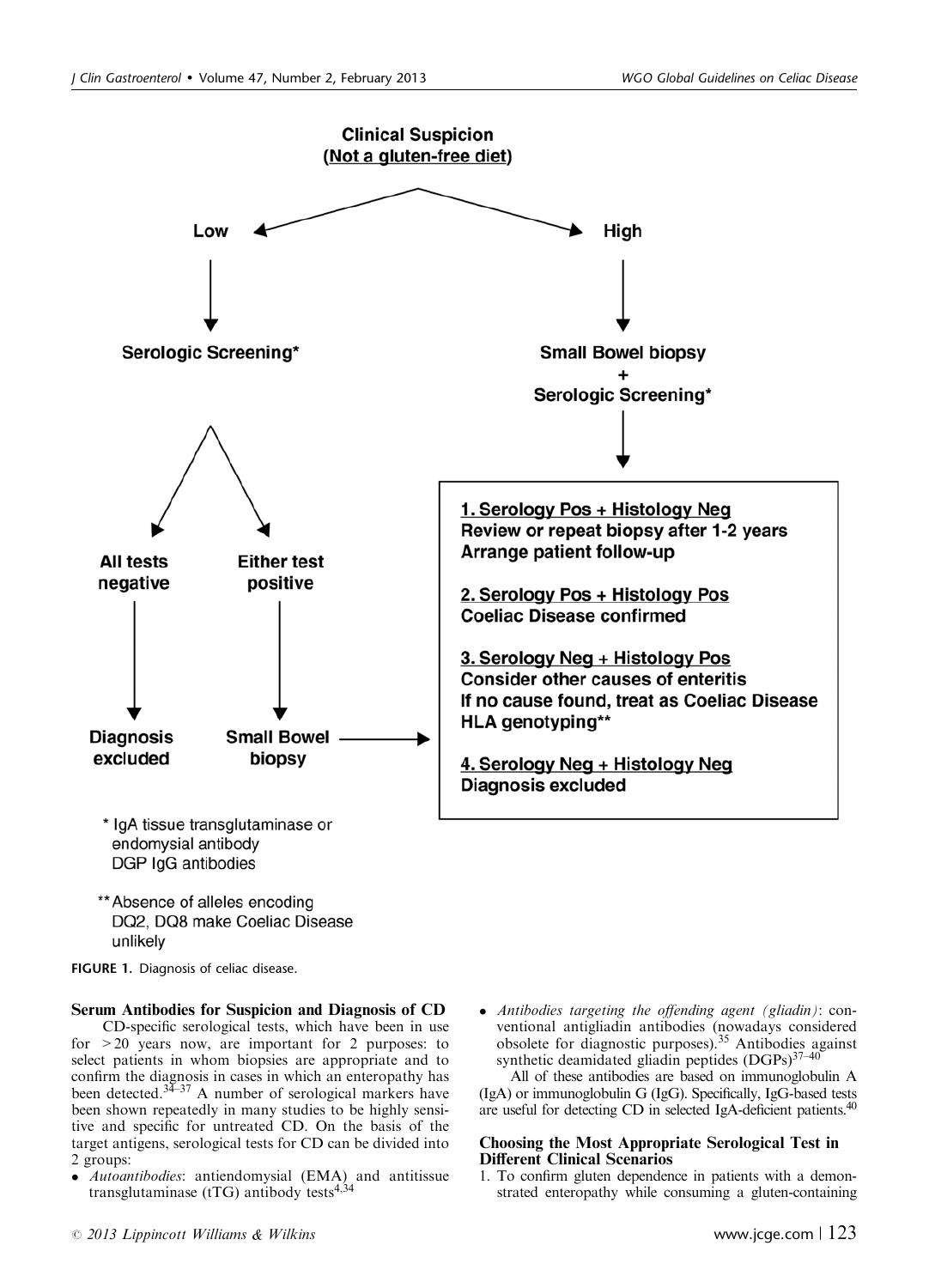diet. Both IgG DGP seems to be very helpful in IgAdeficient patients and for some EMA-negative and tTGnegative patients.

- 2. To select patients for duodenal biopsy: to reduce the need for duodenal biopsies, and on the basis of the different accuracy of serological tests, a series of serological algorithms are used to select patients for biopsy in different clinical scenarios:
	- $\bullet$  From the general population (screening). tTG and DGPs show similar performance and have a high sensitivity. These tests have low positive predictive values in the general (low risk) population (with a prevalence of 1%). A serological algorithm, with serial use of more specific screening assays (eg, EMA) has therefore been widely used to improve the diagnostic accuracy in the general population. A recent study has suggested that the single assay detecting IgA and IgG subtypes of tTG and DGP is the most sensitive test. Simultaneous or serial use of 2 tests (eg, IgA and IgG DGP/tTG plus either IgA tTG or IgA DGP or IgG DGP) provides the highest positive and negative predictive values. A combination of tests therefore improves suspicion of cases.[37–44](#page-5-0)
	- $\bullet$  Case finding in high-risk populations. Any of the given tests can be used as a single assay, as they all show similar performance as a single test, or in combination. A combination of tests does not improve case finding.

The EMA test requires expert observers, and ELISA tests for detecting tTG antibodies should therefore be recommended in settings with low expertise.[35,36](#page-5-0)

#### Genetic Testing for Diagnosis

Human leukocyte antigen (HLA) class II haplotypes DQ2 and DQ8 are found in virtually all patients (almost 100% sensitivity) and also in 30% to 40% of the population in Europe, where the great majority will never develop CD. These haplotypes are essential for the recognition of gliadin epitopes by antigen-presenting cells and are therefore a key factor in the development of adaptive immunity. On the basis of its extremely high-negative predictive value, HLA typing can help support exclusion of a diagnosis of CD in equivocal cases in which the patient lacks HLA-DQ2 and DQ8.<sup>[14,45,46](#page-4-0)</sup>

#### Role of Endoscopy

Endoscopy is a valuable tool for obtaining duodenal biopsy samples. Endoscopy may show typical duodenoscopic features that are highly predictive of mucosal damage.[47–49](#page-5-0) Characteristic findings on endoscopy include: scalloped folds, fissures, and a mosaic pattern; flattened folds; and smaller size and/or disappearance of folds with maximum insufflation. Although endoscopic signs of mucosal atrophy have a low sensitivity for diagnosing CD in the general population, $50$  the procedure is very helpful when these signs are detected during endoscopies that are being conducted for other reasons. In such cases, the endoscopist can follow-up with an intestinal biopsy due to a strong suspicion of mucosal atrophy (Table 1).

TABLE 1. Cascade for Diagnosing Celiac Disease

#### Gold Standard: Intestinal Biopsy and Celiac Disease–specific Antibodies

#### k Medium resources

Antibody assessment as a single tool, as the only diagnostic measure when trained pathologists are not available

- Anti-tTG or EMA, or both (depending on availability and experience). IgA assays are the most commonly used test with anti-tTG more sensitive but less specific than IgA EMA
- IgG and/or IgA DGP antibodies: These have a similar performance to IgA anti-tTG, and both DGPs are very useful for children under the age of 3 years (in whom anti-tTG has poorer performance) and in IgA-deficient patients (use the IgG DGP test)
- Intestinal biopsy: in settings in which pathology is available, perhaps remotely, but clinical laboratories cannot reach standards
- Pitfalls in histologic diagnosis are common and should be considered when biopsies are assessed by nonexpert pathologists. Findings are characteristic but not specific. The strategy can be combined with the demonstration of clinical and/or histologic improvement after introduction of a glutenfree diet

#### $\downarrow$ Low resources

- A simple anti-tTG IgA test may be considered in low-resource settings
- Anti-tTG IgA can be assessed in the physician's office by using the self antibody-based rapid test, carried out on a fingertip blood sample. The test is simple, takes only a few minutes, and has shown high sensitivity and specificity
- Endoscopic identification of duodenal markers indicative of mucosal atrophy is not diagnostic of celiac disease, but strongly increases the suspicion of the disorder

A diagnosis only based on "clinical assessment" and improvement after a gluten-free diet should be strongly discouraged. This has been a source of misdiagnosis and can only be helpful in a minority of patients from the overall population (those with overt celiac disease) and in areas with extremely limited resources. It could cause confusion making a nonspecific diagnosis of celiac disease in patients with nonceliac disease gluten sensitivity. The gluten-free diet can produce a nonspecific effect due to nonglutendependent dietary modifications or because of a "placebo effect" that may be falsely attributable to a celiac disease diagnosis.

#### MANAGEMENT OF CD

#### Introduction

The only treatment for CD is a strictly gluten-free diet for life. No foods or medications containing gluten from wheat, rye, and barley, or their derivatives can be taken, as even small quantities of gluten may be harmful.<sup>[6,14,24,27,31](#page-4-0)</sup>

Oats are not toxic in over 95% of patients with CD, but there is a small subgroup ( $\leq 5\%$ ) in whom oats are not safe. In addition, there is reluctance in some countries to advise liberal use of oats, because of difficulties in guaranteeing that commercially available oats are free of con-tamination with other grains.<sup>[7,51](#page-4-0)</sup>

Complete removal of gluten from the diet will result in symptomatic, serological, and histologic remission in most patients.<sup>[52](#page-5-0)</sup> Growth and development in children returns to normal with adherence to the gluten-free diet and many disease complications in adults are avoided, with an improvement in the quality of life. $53-55$ 

Approximately 70% of patients reported an improvement in symptoms within 2 weeks after starting the gluten-free diet.<sup>[52](#page-5-0)</sup> With strict dietary control, antibody levels may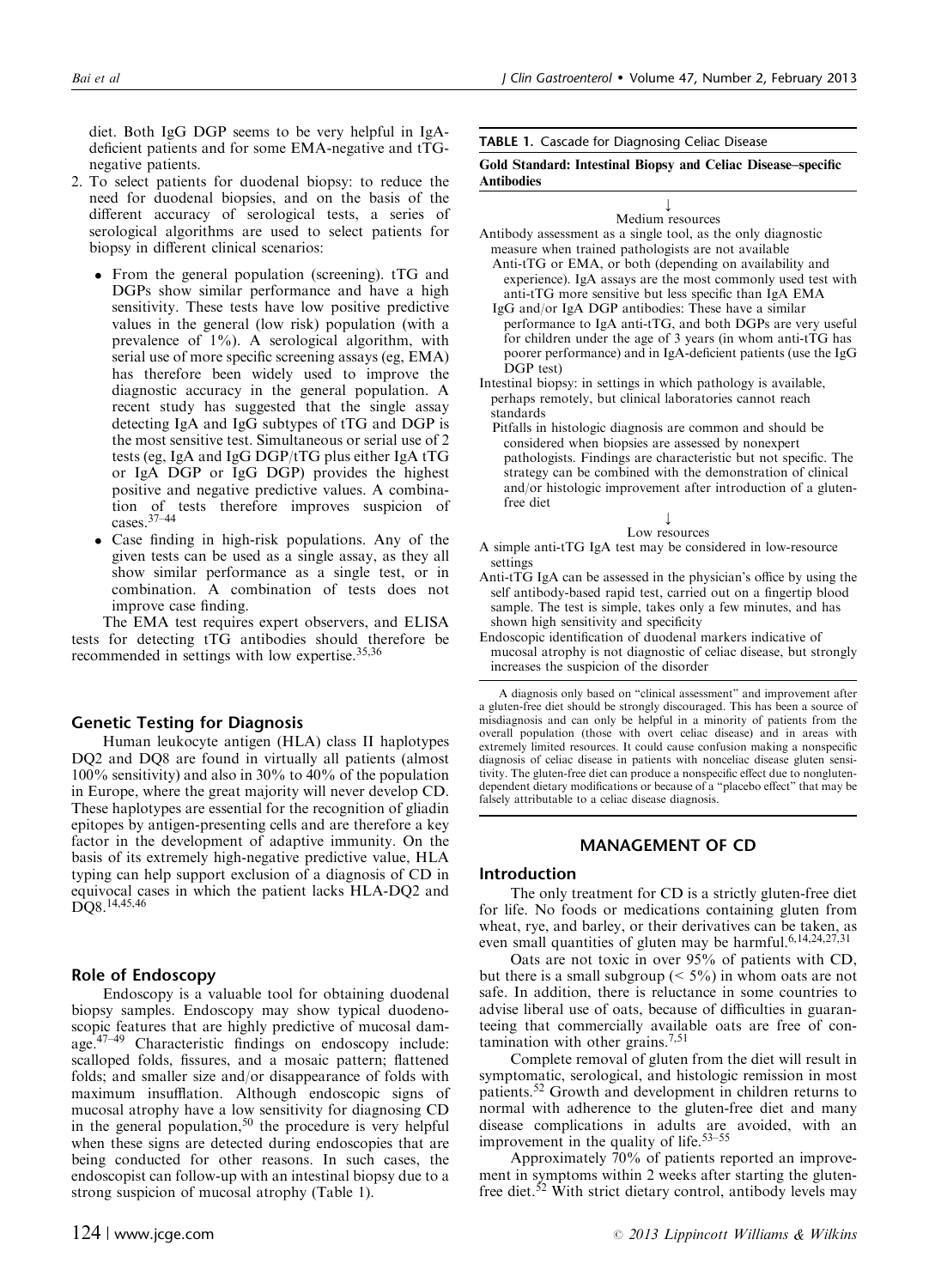<span id="page-4-0"></span>decrease very soon after the diet has been instituted. In contrast, complete histologic resolution is not always achieved, or may take years.

#### Monitoring

Compliance is difficult, and patients should therefore be advised of the importance of strict adherence to a glutenfree diet.[55–57](#page-5-0) A multidisciplinary approach can produce more meaningful outcome information. The following is a summary of recommendations for follow-up after diagnosis and tools for monitoring adherence to a gluten-free diet, during the first year after diagnosis (with follow-up appointments every 3 to 6 mo):

- Clinical visits: check symptoms and laboratory tests. CD serology tests (best predictors: quantitative determination of DGP IgA and tTG IgA)
- $\bullet$  Visit to an expert nutritionist: assessment of nutritional status and adherence to a gluten-free diet based on an interview, a food diary, and the frequency of consumption (coinciding with the clinical visit)

After the first year and once the patient is stable, visits for consultation can be reduced to 1 per year. Follow-up intestinal biopsy is not required.

#### Laboratory Assessment

Specific serological tests should be less frequent, depending on the degree of compliance and the length of time spent on a gluten-free diet. Recent studies suggest that periodical testing for IgA DGP and/or IgA tTG is the preferred method for monitoring compliance.<sup>[36,52](#page-5-0)</sup> Although these tests do not identify minor dietary indiscretions, a continued reduction in serum concentrations helps to assess compliance with the diet. $52$ 

# Nutritionist Consultation[58–64](#page-5-0)

An expert dietitian should be consulted in order to:

- $\bullet$ Assess the patient's current nutritional status
- $\bullet$  Identify macronutrient and/or micronutrient intake and detect deficiencies and/or excesses
- $\bullet$  Analyze eating habits and potential factors affecting access to the diet
- $\bullet$ Provide information and initiate the gluten-free diet
- Provide dietary education
- $\bullet$  Monitor and evaluate dietary compliance and reinforce alimentary counseling

Patients who are unable to adhere to the diet may require support with psychological counseling.

#### Persistence of Symptoms

The persistence of symptoms is almost always caused by continued ingestion of gluten.<sup>[55](#page-5-0)</sup> A common difficulty with the gluten-free diet is cross-contamination and the presence of unsuspected gluten in processed foods and/or medicines (although the latter is rare). Gluten may be a hidden ingredient, so it is prudent for patients to routinely check the ingredient list before purchasing any product; available lists should be checked for allowable foodstuffs.[60,62,64](#page-5-0) Serology can detect major and continued lapses in dietary adherence.<sup>52,55,56</sup>

#### Note

Further details and evidence are available in the full text of this guideline on the World Gastroenterology Organization web site, at: [http://www.worldgastroenterology.org/](http://www.worldgastroenterology.org/celiac-disease.html) [celiac-disease.html](http://www.worldgastroenterology.org/celiac-disease.html).

#### **REFERENCES**

- 1. Ludvigsson J, Leffler D, Bai JC, et al. The Oslo definitions for coeliac disease-related terms. Gut. 2012. [Epub ahead of print].
- 2. Sapone A, Bai JC, Ciacci C, et al. Spectrum of gluten-related disorders: consensus on new nomenclature and classification. BMC Med. 2012;10:13–25.
- 3. Stern M, Ciclitira P, Van Eckert R, et al. Analysis and clinical effects of gluten in coeliac disease. Eur J Gastroenterol Hepatol. 2001;13:741–747.
- 4. Dieterich W, Ehnis T, Bauer M, et al. Identification of tissue transglutaminase as the autoantigen of celiac disease. Nat Med. 1997;3:797–801.
- 5. Green PH. The many faces of celiac disease: clinical presentation of celiac disease in the adult population. Gastroenterology. 2005;128(suppl 1):S74–S78.
- 6. Fasano A, Catassi C. Current approaches to diagnosis and treatment of celiac disease: an evolving spectrum. Gastroenterology. 2001;120:636–651.
- 7. Koskinen O, Villanen M, Korponay-Szabo I, et al. Oats do not induce systemic or mucosal autoantibody response in children with coeliac disease. J Pediatr Gastroenterol Nutr. 2009;48: 559–565.
- 8. Rewers M. Epidemiology of celiac disease: what are the prevalence, incidence, and progression of celiac disease? Gastroenterology. 2005;128:S47–S51.
- 9. Mustalahti K, Catassi C, Reunanen A, et al. The prevalence of CD in Europe: results of a centralized, international mass screening project. Ann Med. 2010;42:587-595.
- 10. Lohi S, Mustalahti K, Kaukinen K. Increasing prevalence of coeliac disease over time. Aliment Pharmacol Ther. 2007;26: 1217–1225.
- 11. Catassi C, Kryzak D, Bhatti B, et al. Natural history of celiac disease autoimmunity in a USA cohort followed since 1974. Ann Med. 2010;42:530–538.
- 12. Fasano A, Berti I, Gerarduzzi T, et al. Prevalence of celiac disease in at-risk and not-at-risk groups in the Unites States: a large multicenter study. Arch Intern Med. 2003;163:286–292.
- 13. Lionetti E, Catasssi C. New clues in celiac disease epidemiology, pathogenesis, clinical manifestations, and treatment. Int Rev Immunol. 2011;30:219–231.
- 14. Marsh MN. Gluten major histocompatibility complex, and the small intestine. Gastroenterology. 1992;102:330–354.
- 15. Gomez JC, Selvaggio GS, Viola M, et al. Prevalence of celiac disease in Argentina: screening of an adult population in the La Plata Area. Am J Gastroenterol. 2001;96:2700–2704.
- 16. Gandolfi L, Pratesi R, Cordoba JC, et al. Prevalence of CD among blood donors in Brazil. Am J Gastroenterol. 2000; 95:689–692.
- 17. Parada A, Araya M, Pérez-Bravo F, et al. Amerindian mtDNA haplogroups and celiac disease risk HLA haplotypes in mixedblood Latin American patients. J Pediatr Gastroenterol Nutr. 2011;53:429–434.
- 18. Mendez-Sanchez N, Zamora-Valdes N, Sanchez-Giron F, et al. Seroprevalence of anti-gliadin and anti-endomysium antibodies in Mexican adults. Gastroenterology. 2006;130(suppl 2): A-668.
- 19. Brar P, Lee AR, Lewis SK, et al. Celiac disease in African-Americans. Dig Dis Sci. 2006;51:1012–1015.
- 20. Catassi C, Rätsch IM, Gandolfi L, et al. Why is coeliac disease endemic in the people of Sahara? Lancet. 1999;354:647–648.
- 21. Sood A, Midha V, Sood N, et al. Prevalence of CD among school children in Punjab, North India. J Gastroenterol Hepatol. 2006;21:1622–1625.
- 22. Aziz S, Muzaffar R, Zafar MN, et al. Celiac disease in children with persistent diarrhea and failure to thrive. J Coll Physicians Surg Pak. 2007;17:554-557.
- 23. Wu J, Xia B, von Blomberg BME, et al. Coeliac disease: emerging in China? Gut. 2010;59:418–419.
- 24. Green PH, Cellier C. Celiac disease. N Engl J Med. 2007;357: 1731–1743.